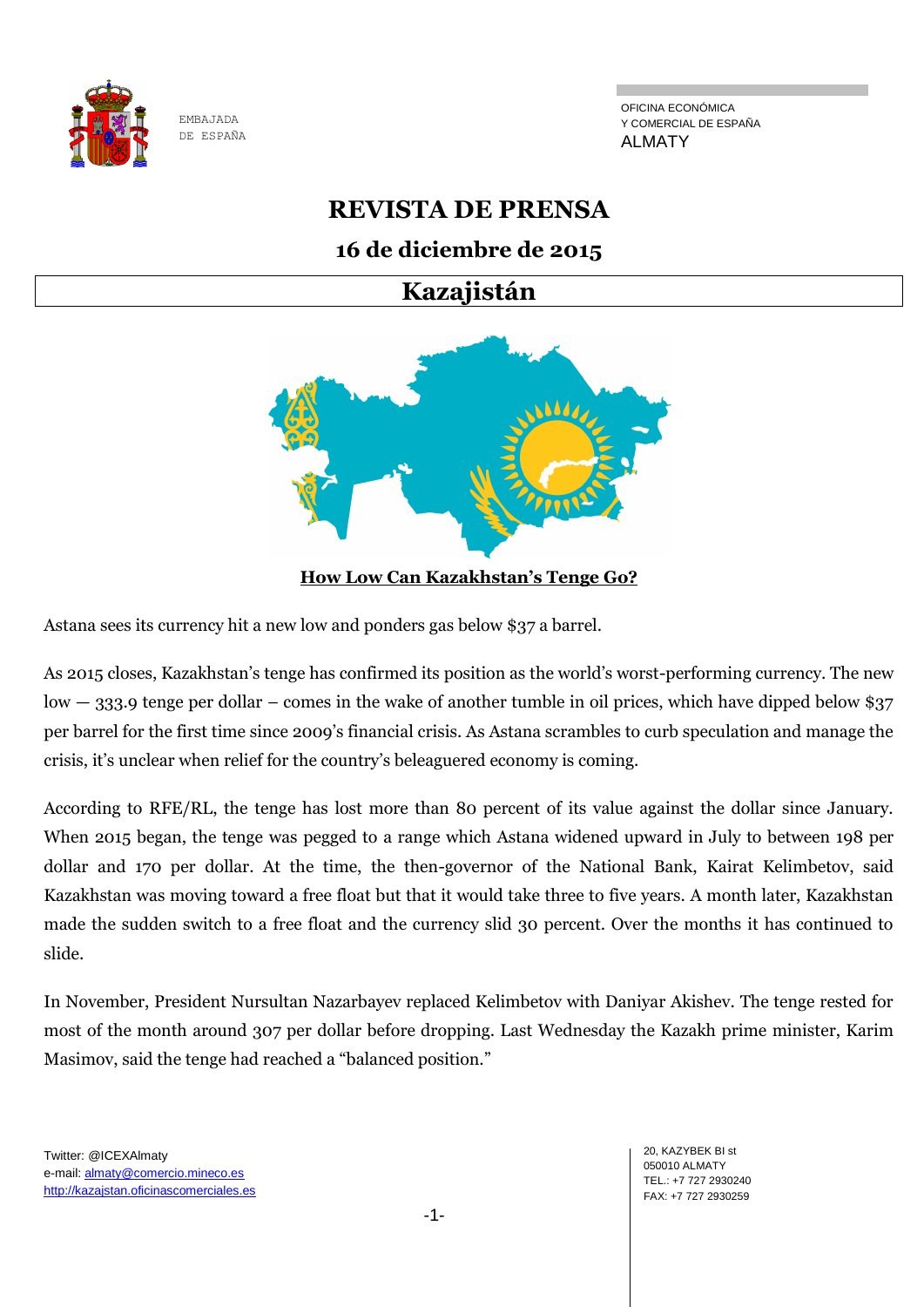

OFICINA ECONÓMICA Y COMERCIAL DE ESPAÑA ALMATY

Astana has floated several plans to get its financial house in order, including a privatization scheme and unburdening the National Bank of management of a massive pension fund. Nazarbayev, in his state address in November, encouraged all Kazakhs to "live within our means." On Sunday, according to TASS, Nazarbayev said Kazakhstan would not impose a ban on currency export as part of its anti-crisis policy.

The tenge's troubles are not the Kazakh economy's only problems. As AKIpress reported recently, in 2015 Kazakhstan's output of coal was 5.7 percent less than in 2014; its production of gasoline, diesel fuel, and heating oil also declined. Reductions in oil output were less, down by just under 2 percent; however, natural gas production increased nearly 2 percent. Growth in general has slowed, hitting an estimated low of 1.5 percent in 2015. The IMF expects Kazakhstan's GDP to grow only slightly, at 2.4 percent, in 2016 — an estimate that was revised downward in October. While growth has slowed and the tenge no longer goes as far as it once did, Trend reports that housing prices are on the rise: in the first 11 months of 2015, prices for new housing rose by 11.7 percent.

One of the threats to Kazakhstan's economy, and indeed those of nearly all oil exporters, is Iran's reentrance to global markets. According to Bloomberg, Iran's deputy oil minister for international and commerce affairs said there was "absolutely no chance" Iran will delay plans to increase oil shipments.

Fuente: <http://thediplomat.com/>

## **[Kazakhstan's currency drops to histor](http://en.trend.az/business/economy/2469596.html)ic low**

Fuente: <http://en.trend.az/>

## **[Kazakhstan CDS jump, Eurobonds fall after tenge hits record low](http://www.reuters.com/article/kazakhstan-cds-idUSL9N0Z502120151214)**

Fuente: <http://www.reuters.com/>

## **Kazakhstan key in China's connectivity initiative**

China is looking at Kazakhstan as the bridgehead in Central Asia to unroll its 'Belt and Road' connectivity initiative across the Eurasian landmass, in partnership with Russia.

Ahead of the Shanghai Cooperation Organisation (SCO) heads of government conference on Tuesday, Chinese Prime Minister Li Keqiang covered extensive ground with his Kazakh counterpart Karim Massimov.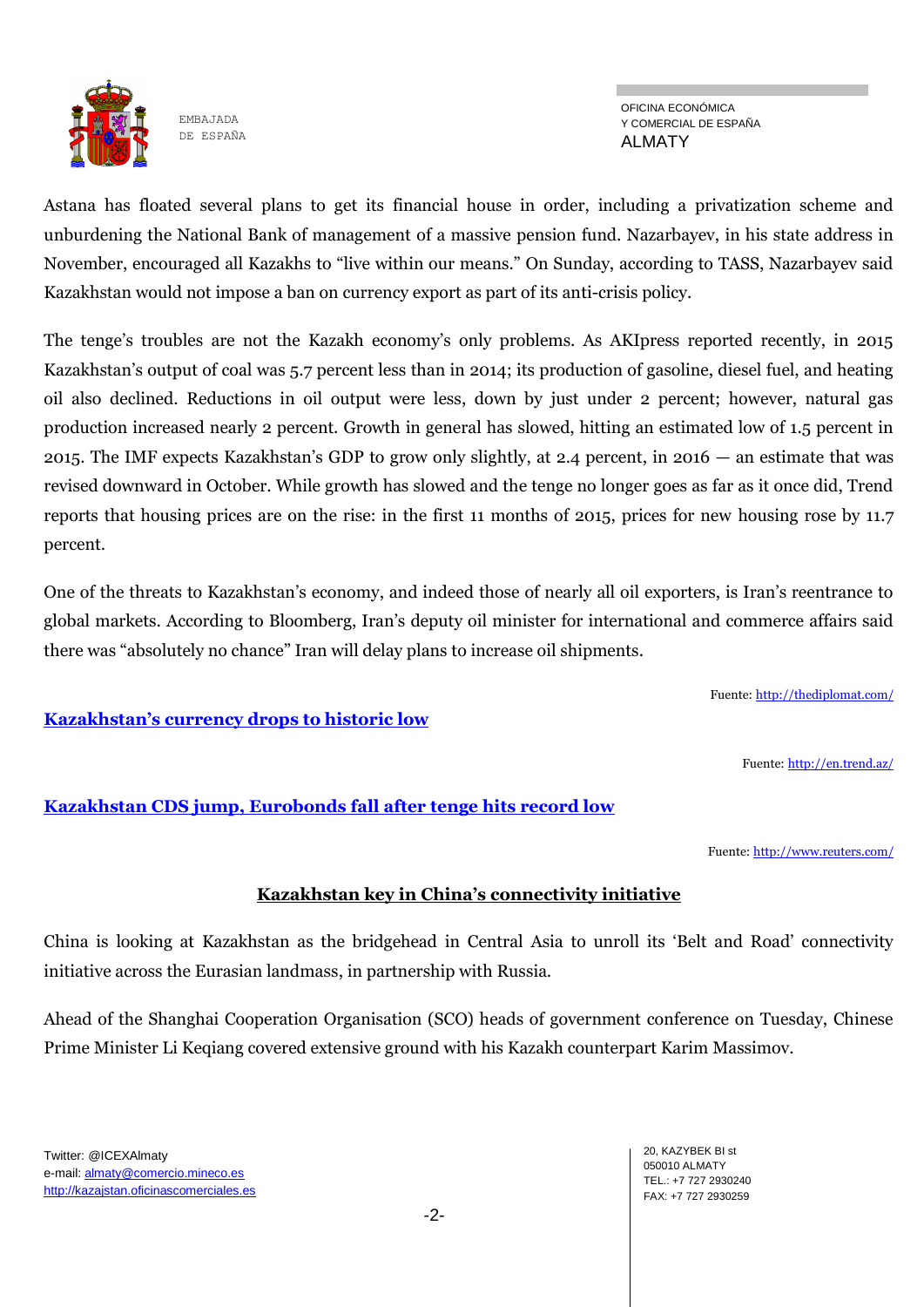

OFICINA ECONÓMICA Y COMERCIAL DE ESPAÑA ALMATY

On Monday, a joint communiqué signed between Premier Li and Mr. Massimov covered joint forays in industry, agriculture, energy and regional connectivity, elevating ties to a new level. Mr. Li pointed out that among the 52 bilateral "early-harvest projects," those related to automobile assembly and polypropylene had already been launched, while construction on a light railway transportation system in Astana, Kazakhstan's capital, will start by the year-end. A dozen more projects in steel, smelting and cement are expected to kick off next year, Xinhua reported.

The China Railway Group will assist in constructing 22.4 km light railway in Astana. It will have 18 stations and one depot, according to a Sino-Kazakh deal signed in May this year. A China-Kazakhstan capacity cooperation fund, linked to the \$40 billion Silk Road Fund, is expected to finance some of the proposed mega projects.

Analysts say that the Kazakhstan is on course to becoming a new "growth engine" that will help absorb China's excess capacity in cement, steel, glass and other construction material areas that have been badly hit by the domestic economic slowdown. A China-Kazakhstan capacity cooperation fund, linked to the \$40 billion Silk Road Fund is expected to finance some of the proposed mega projects.

Mr. Massimov, on his part, hailed the "remarkable" progress in Beijing-Astana ties, and looked forward to the opportunities that would result from China's Belt and Road projects, "Made in China 2025" initiative and "Internet Plus" strategies - all geared to substantiate China's transition to a "new normal" economy.

He also advocated stronger ties in gas exploration, nuclear power, infrastructure, finance, agriculture, aviation and environmental protection. The two sides are also expected to strengthen financial ties, which included establishment of an international financial center in Astana, the joint communiqué said. At the SCO conference, where the Chinese Prime Minister and Mr. Massimov were seen engaged in detailed conversation, Mr. Li pointed out that grouping had entered a new phase. Sitting on the crossroads of civilisations, religions and cultures of the east and the west, peace and stability in the SCO zone will contribute significantly to the well being of the globe.

Mr. Li stressed that security cooper ration must be strengthened as SCO countries account for the two-thirds of the area of the Eurasian continent and a quarter of the world's population. He added the grouping abides by the postwar world order, the spirit of the U.N. charter. He emphasised that the SCO must remain committed to "the settlement of international disputes on the principles of mutual respect, non-interference and building a new type of international relations featuring win-win cooperation".

Fuente: <http://www.thehindu.com/>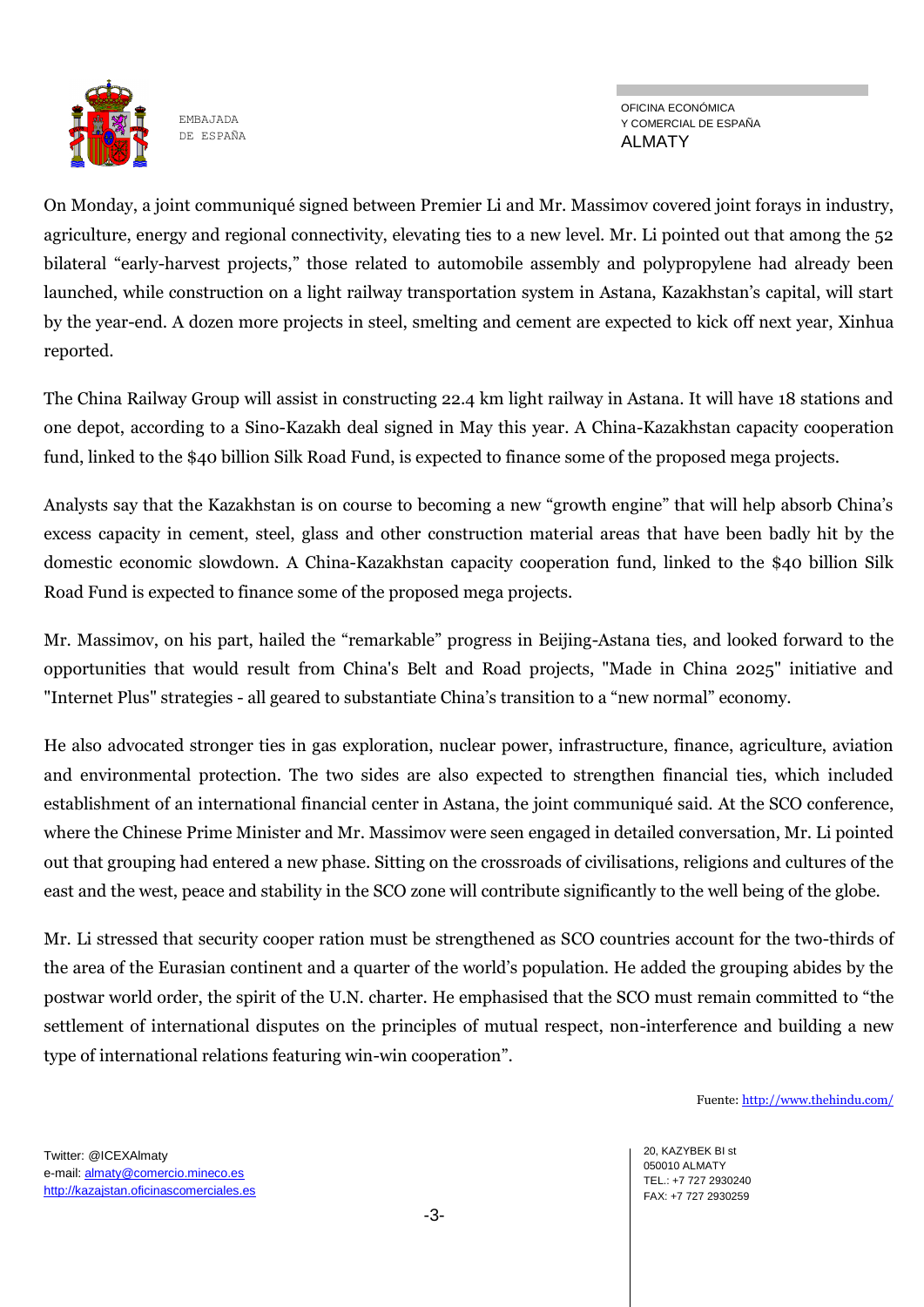

OFICINA ECONÓMICA Y COMERCIAL DE ESPAÑA ALMATY

#### **[INFOGRAPHICS ONE BELT ONE ROAD](http://www.scmp.com/infographics/article/1874865/infographic-one-belt-one-road?utm_source=&utm_medium=&utm_campaign=SCMPSocialNewsfeed)**



Fuente: <http://en.trend.az/>

## **China's CGN to build nuclear plant in Kazakhstan**

Beijing, Dec 14 (EFE).- Chinese state nuclear power company CGN on Monday announced the signing of an agreement with Kazakhstan to build a power plant in that Central Asian nation.

CGN's Kazakh counterpart, Kazatomprom, will participate in the project.

The agreement, signed during the official visit to China by Kazakh Prime Minister Karim Massimov, includes the joint exploitation of uranium deposits in Kazakhstan. CGN and Kazatomprom had begun cooperating in 2006, and to date those joint efforts have focused on exploiting a uranium mine and trade in that nuclear fuel, which is imported from Kazakhstan to a Chinese market that is more and more avidly seeking alternatives to coal, which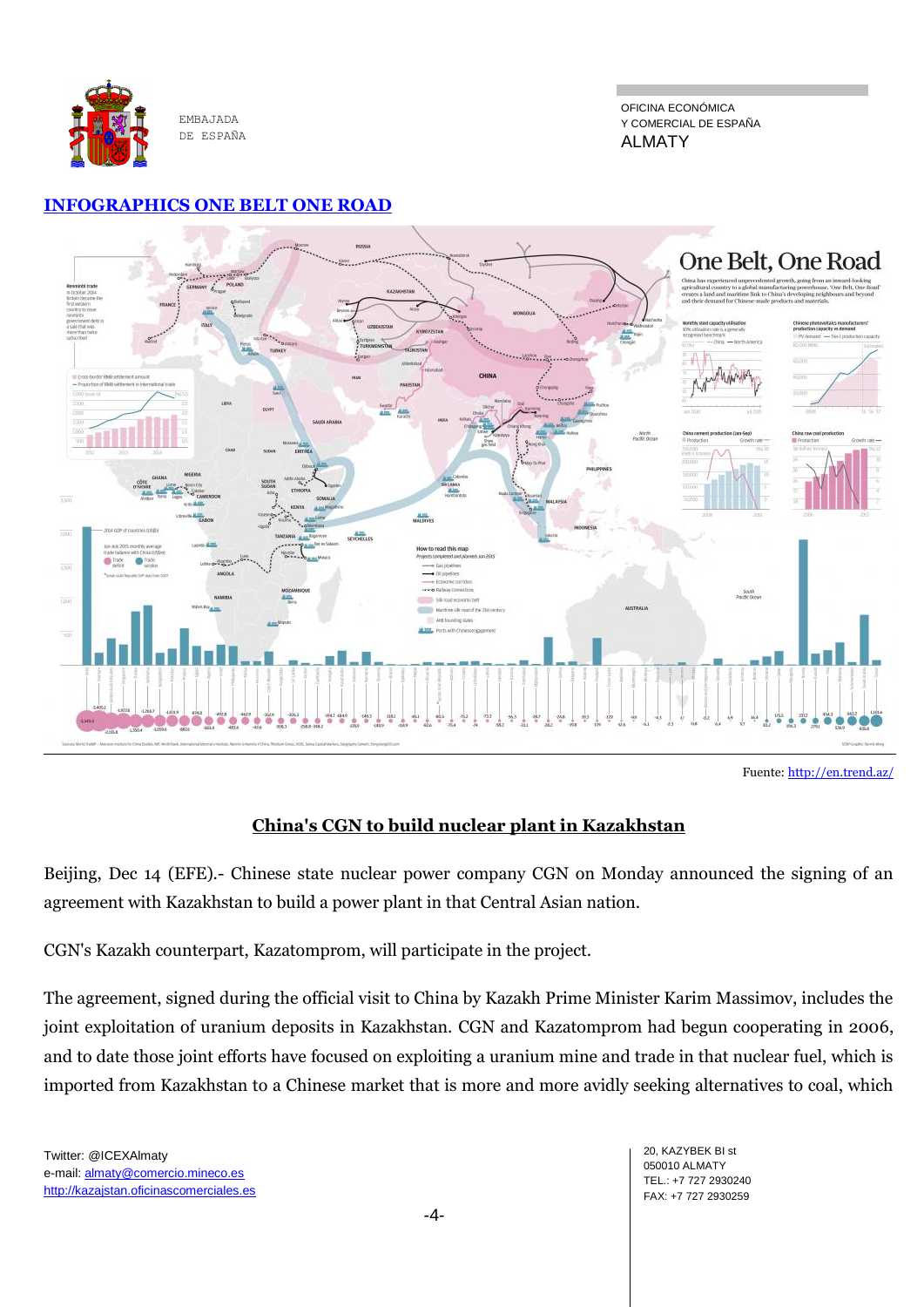

OFICINA ECONÓMICA Y COMERCIAL DE ESPAÑA ALMATY

is still the most heavily used energy source in the world's second largest economy. CGN currently has the capacity to produce 16 GW of energy using 15 installations in different parts of China.

The governments of the two countries also on Monday announced the establishment of a \$2 billion joint fund for bilateral projects within the framework of the "New Silk Route," the new Chinese investment program.

Fuente: <http://www.laprensasa.com/>

## **Oil output at Kazakhstan's TengizChevroil up 2.5 pct in Jan-Sept**

Dec 14 Chevron-led TengizChevroil (TCO), Kazakhstan's No.1 oil producer, increased its January-September output to 20.3 million tonnes (162 million barrels) from 19.8 million tonnes in the same period of 2014, the firm said in a statement on Monday.

Kazakhstan, the second-largest ex-Soviet oil producer after Russia, holds a 20 percent stake in the venture via state oil and gas firm KazMunaiGas. Chevron owns 50 percent, Exxon Mobil has 25 percent and Lukarco, controlled by Russia's Lukoil, the remaining 5 percent. (Reporting by Olzhas Auyezov; editing by Polina Devitt)

Fuente: <http://www.reuters.com/>

#### **[19 things you didn't know about Kazakhstan](http://www.telegraph.co.uk/travel/destinations/asia/kazakhstan/12050131/Amazing-things-you-didnt-know-about-Kazakhstan.html)**

Fuente: <http://www.telegraph.co.uk/>

## **Citi, with the Support of the Ministry of Finance of Kazakhstan, Launches Kazakhstan Global Depositary Note Program**

NEW YORK--(BUSINESS WIRE)--Citi's Issuer Services business, acting through Citibank N.A. in its capacity as a depositary bank, today announced that it launched a Global Depositary Note (GDN) program in connection with outstanding domestic sovereign bonds of the Republic of Kazakhstan. Citi now offers GDN depositary services for debt securities issued by 15 countries. "Citi is proud to offer GDN depositary bank capabilities in respect of Republic of Kazakhstan debt securities"

During the recent official visit of Kazakhstan President Nursultan Nazarbayev to the United Kingdom, the Ministry of Finance of Kazakhstan and Citi signed a Memorandum of Cooperation on the commercialization of the GDN program.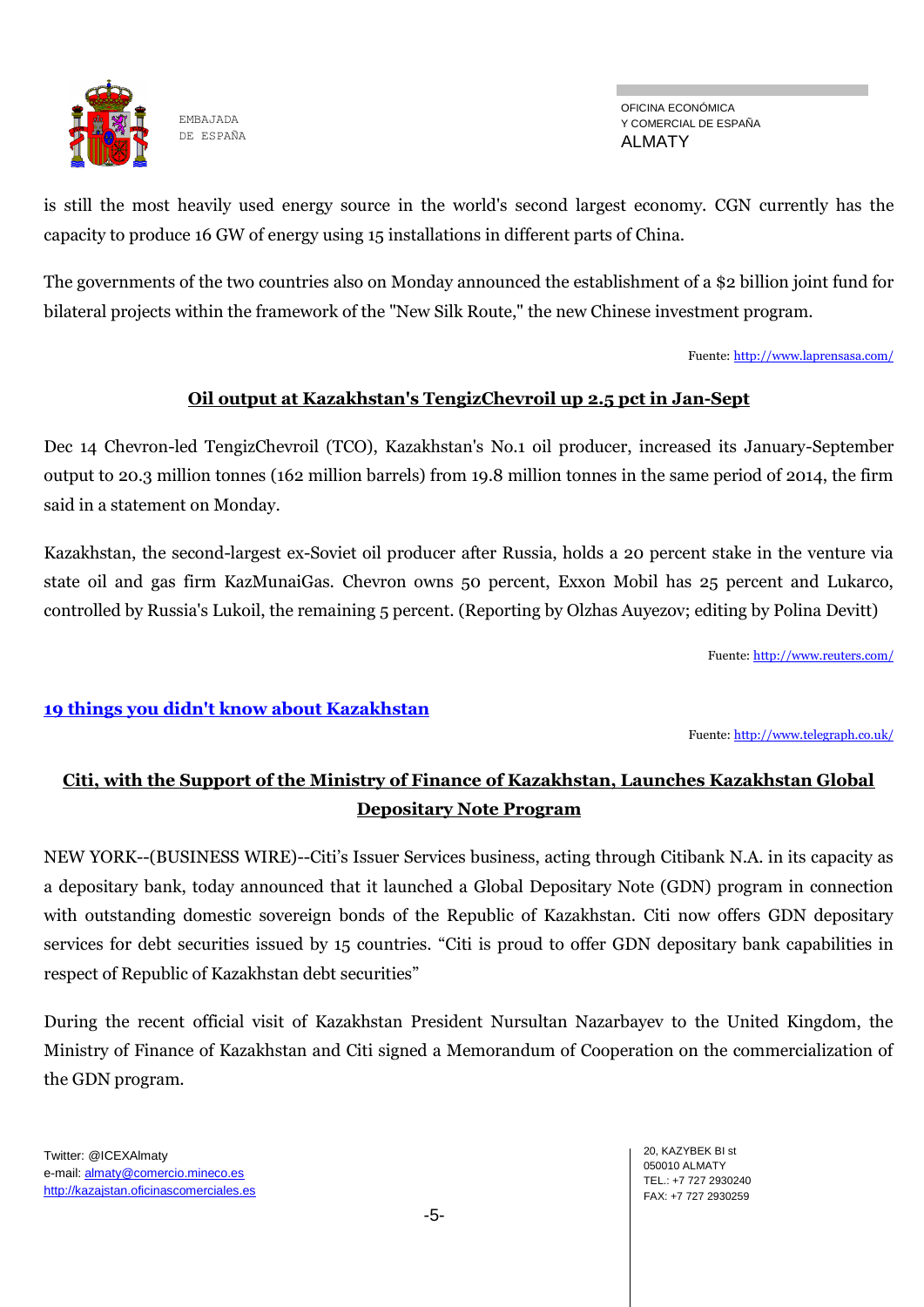

OFICINA ECONÓMICA Y COMERCIAL DE ESPAÑA ALMATY

GDNs are a debt security version of the traditional equity-based depositary receipt (DR) structure, facilitating convenient cross-border access to local debt securities for broker-dealers and institutional investors, namely in the United States to qualified institutional buyers (within the meaning of Rule 144A) and outside the United States to non-U.S. persons (within the meaning of Regulation S). GDNs represent particular local debt securities, replicating the characteristics of the respective local bonds while trading in U.S. dollar terms and settling in Euroclear, Clearstream and the Depository Trust Company.

"Citi's GDN product is conducive to our objective of further developing the national bond market," said Minister of Finance of Kazakhstan Bakhyt Sultanov. "We are glad to support initiatives that promote increased diversification of the investor base for our domestic debt securities."

"Citi is proud to offer GDN depositary bank capabilities in respect of Republic of Kazakhstan debt securities," said Dirk Jones, Head of Global Issuer Services at Citi. "This program will provide international investors with an additional means of accessing Kazakhstan domestic sovereign bonds, contributing to greater liquidity and scalability of the local capital markets."

"We are delighted that Kazakhstan is the first GDN program for Citi in the CIS region, demonstrating our dedication to delivering innovative solutions to the capital markets," said Andrey Kurilin, Chief Country Officer of Citibank Kazakhstan.

Citi is a leading provider of depositary receipt services. With depositary receipt programs in 56 markets, spanning equity and fixed-income products, Citi leverages its global network to provide cross-border capital market access to issuers, intermediaries and investors.

For more information about Citi's Depositary Receipt Services, please visit www.citi.com/dr.

Investors should inquire with their broker-dealers regarding GDN trading capabilities.

THE GDNs WILL NOT BE, AND HAVE NOT BEEN, REGISTERED WITH THE U.S. SECURITIES AND EXCHANGE COMMISSION UNDER THE U.S. SECURITIES ACT OF 1933, AS AMENDED (SECURITIES ACT), AND MAY NOT BE OFFERED OR SOLD IN THE U.S. ABSENT REGISTRATION UNDER THE SECURITIES ACT OR AN APPLICABLE EXEMPTION FROM THE REGISTRATION REQUIREMENTS OF THE SECURITIES ACT.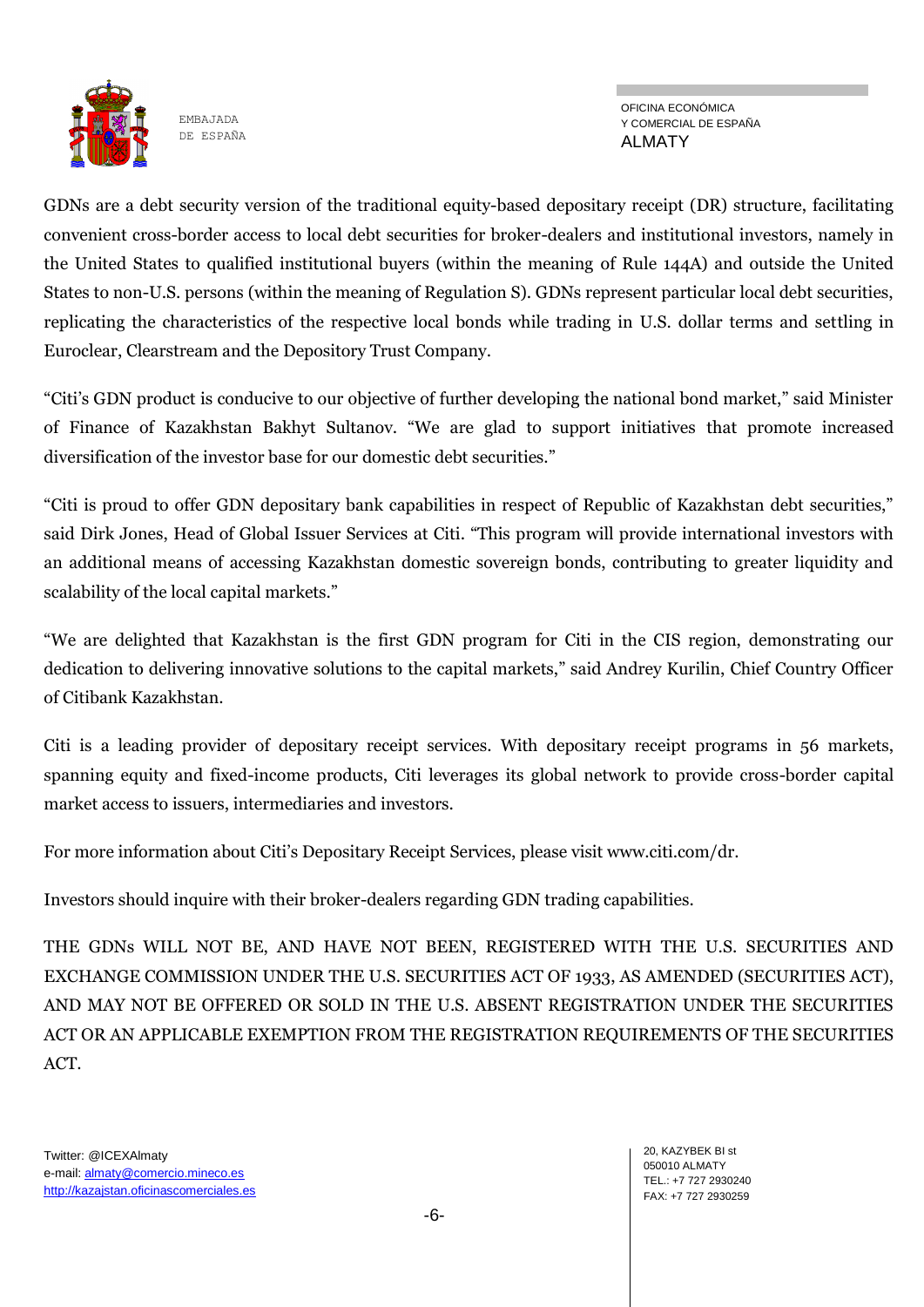

OFICINA ECONÓMICA Y COMERCIAL DE ESPAÑA ALMATY

#### NOT FOR DISTRIBUTION IN KAZAKHSTAN.

Citi, the leading global bank, has approximately 200 million customer accounts and does business in more than 160 countries and jurisdictions. Citi provides consumers, corporations, governments and institutions with a broad range of financial products and services, including consumer banking and credit, corporate and investment banking, securities brokerage, transaction services, and wealth management.

Additional information may be found at www.citigroup.com | Twitter: @Citi | YouTube: www.youtube.com/citi | Blog: http://blog.citigroup.com | Facebook: www.facebook.com/citi | LinkedIn: www.linkedin.com/company/citi

Robert Julavits, 212-816-8020 robert.w.julavits@citi.com

Fuente: <http://www.businesswire.com/>

#### **Kazakhstan's Unsettling New Cybersecurity Plan**

One of the fun and fascinating—and sometimes frightening—things about Internet security policy is that no one has any idea how to do it well. Governments pretty much make it up as they go along—often attempting slight variations on other country's efforts, occasionally coming up with unusual and unexpected new twists. Witness the decision by Kazakhstan earlier this month to require its citizens to install a "national security certificate" on all of their devices as of Jan. 1.

Digital certificates are how we make sure that the websites we visit and communicate with are actually the websites we think they are. Kazakhstan's approach here is an odd melding of old and new policy ideas—lots of countries, including the United States, have been struggling to deal with encrypted digital communications and to provide appropriate access channels for law enforcement or intelligence officials. That is, essentially, what a mandatory certificate issued by the Kazakh government would do, by enabling government officials to execute man-in-the-middle attacks on their citizens' encrypted communications. At the same time, Kazakhstan's approach is a relatively new one, both because it seems to rely on its government issuing a certificate specifically designated for the purpose of intercepting traffic, and because it relies on individuals to proactively download that certificate onto devices.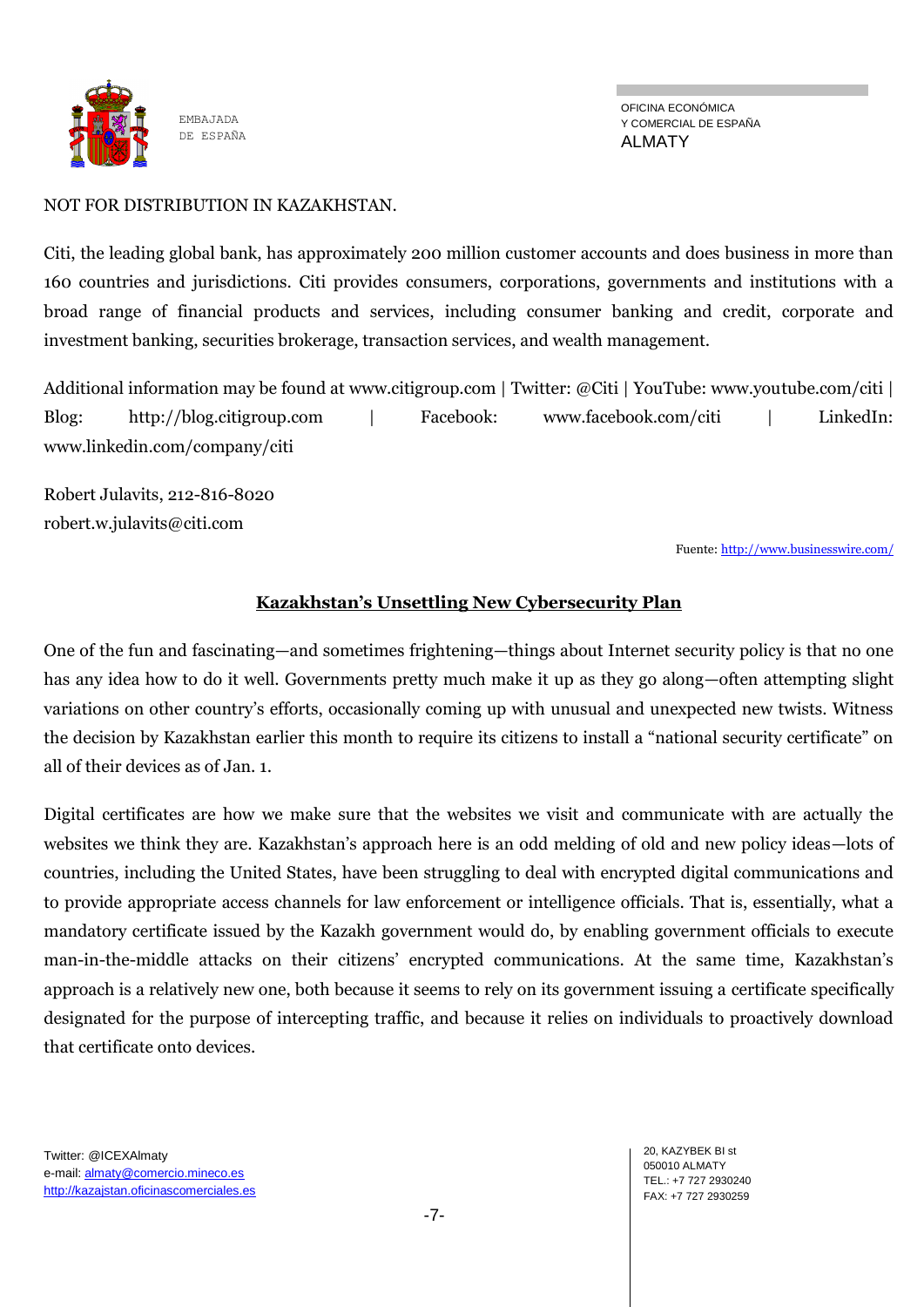

OFICINA ECONÓMICA Y COMERCIAL DE ESPAÑA ALMATY

Unsurprisingly, the Kazakhstan plan has drawn considerable criticism for undermining cryptographic protections and weakening device security. Somewhat more surprisingly, the criticism seems to have actually had some effect—the telecommunications company that initially announced the policy, Kazakhtelecom JSC, later removed the statement from its website. It's unclear whether that means the policy has actually been retracted, but a policy that relies on getting the word out to every single Kazakh citizen that they need to download a new certificate is going to be hard to execute covertly.

Whether or not it takes effect with the beginning of the New Year, it's a noteworthy proposal, in part because it takes advantage of the digital certificate infrastructure that has long been a source of concern among people in the computer security community. Certificates are issued by companies known as certificate authorities, and all Web browsers come with a list of pre-approved certificate authorities whose certificates are trusted by that browser. That's why it's a big deal when certificate authorities are compromised and are used to issue rogue certificates, or when certificate authorities that are trusted by major browsers issue unauthorized credentials for popular websites, or when hardware manufacturers deliberately install root certificates that can intercept Web traffic on the devices they sell. If your devices or browsers trust compromised certificates or certificate authorities, then the whole trust infrastructure of the Web starts to fall apart: You have no way of ensuring that you're actually communicating with the sites you think you are, or that those connections will be private.

Kazakhstan issuing a mandatory national security certificate is pretty clearly a bad idea, and one that will detract from its citizens' digital defense as much—or more—than it is likely to add to their security. But it's also an idea that exhibits some technological savvy—it's bad encryption policy being written by people who understand at least a little bit about how the Internet works and where the vulnerabilities are that can be most readily exploited.

And yet, at the same time, it's also a policy that seems to have been written by people with no understanding of how the Internet works. Who thinks that the most effective way to get a certificate onto millions of devices is by mandating that each individual person in Kazakhstan download it? For years, we have been struggling with figuring out how to make people take computer security seriously at an individual level—how to get them to download security updates or pay attention to warning messages (some of them about certificates!) or not click on suspicious email attachments and links—with very limited success.

If Kazakhstan succeeds in forcing each of its citizens to install a new certificate, it will have vastly surpassed every other previous attempt at communicating to people something they should do in the name of computer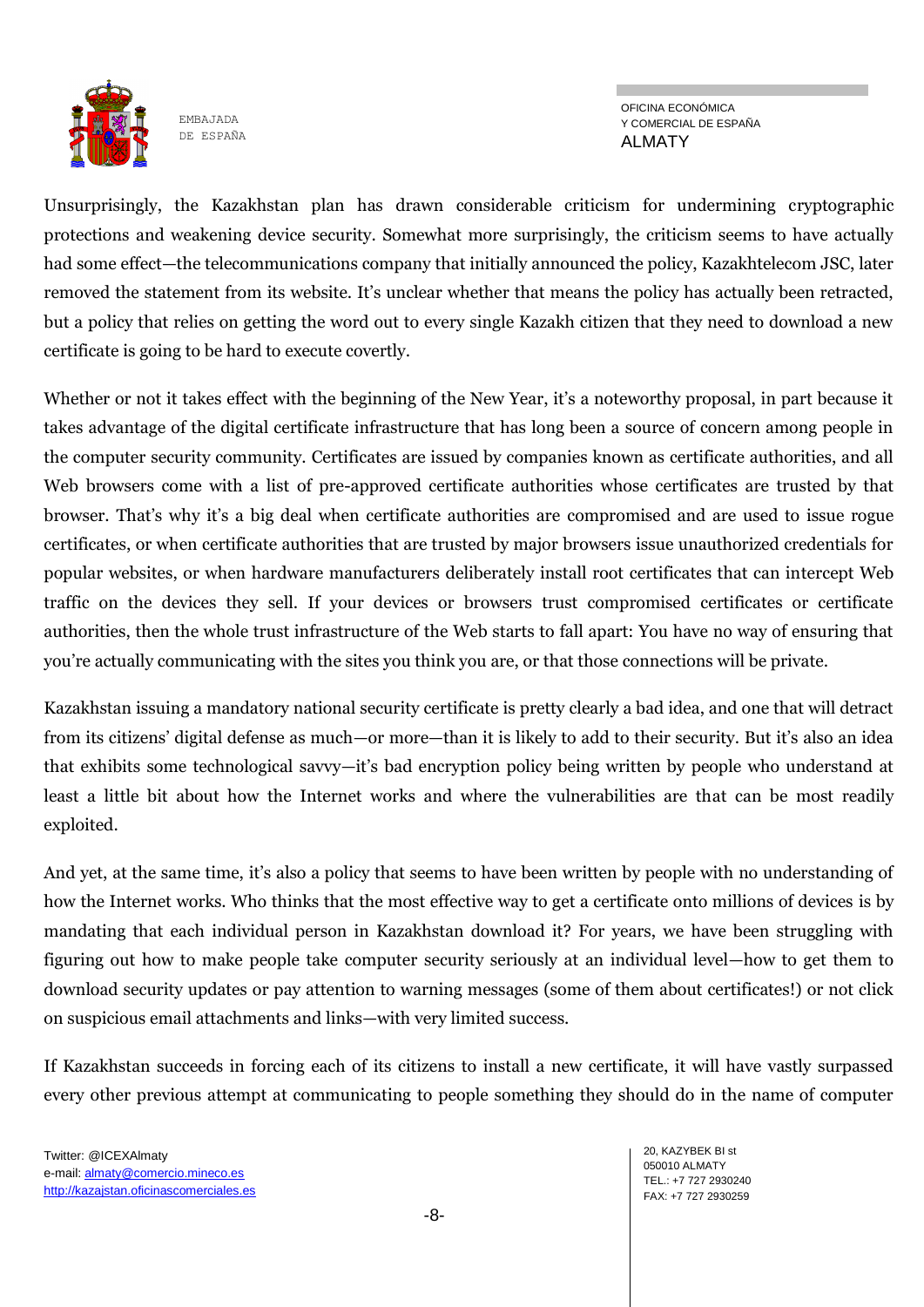

OFICINA ECONÓMICA Y COMERCIAL DE ESPAÑA ALMATY

security. Frankly, if Kazakhstan succeeds just in informing its citizens of the requirement and what a digital certificate is, it will still have achieved nothing short of a miracle. (But who knows—maybe it will turn out that after all these years of awareness campaigns and educational efforts, all we needed to do to get word out about security initiatives was post an announcement on a telecom company website and then take it down.)

There are two possible explanations for this policy's peculiar combination of an effective technical design for interception and completely ineffective rollout strategy. One is that despite its grasp of the role of digital certificates, Kazakhstan's government has not yet realized that technical alterations of devices can only be efficiently carried out by the major intermediary companies that manufacture hardware or develop browsers. In other words, if Kazakhstan really wanted to ensure the ubiquity of this certificate, it would make it illegal for companies to sell devices in Kazakhstan that did not already have it installed.

Another possible explanation is that the policymakers behind this proposal fully understand that passing the responsibility to individuals is an entirely ineffective means of distributing their certificate. Perhaps they anticipate—expect, even—that not everyone will install the certificate (and certainly not the people whom they most wish to intercept communications from). Perhaps the plan is just to have something simple to hold those people accountable for—failing to install the national security certificate.

Parsing policies like this one can be unsettling not just because they could likely lead to bad outcomes for security, but also because they suggest that policymakers worldwide have an increasingly strong technical understanding of the Internet—and that that's not necessarily a good thing.

Fuente: <http://www.slate.com/>

#### **Transtelecom in Kazakhstan Chooses Ekinops for its 100G DWDM Network to China**

PARIS--(BUSINESS WIRE)--Transtelecom JSC, one of the largest service providers in the Republic of Kazakhstan, has deployed 100G DWDM optical transport equipment from Ekinops across its country-wide optical network and to the border of China.

"Vast amounts of data are being transported from China to the West and we are very proud to help Transtelecom in this project"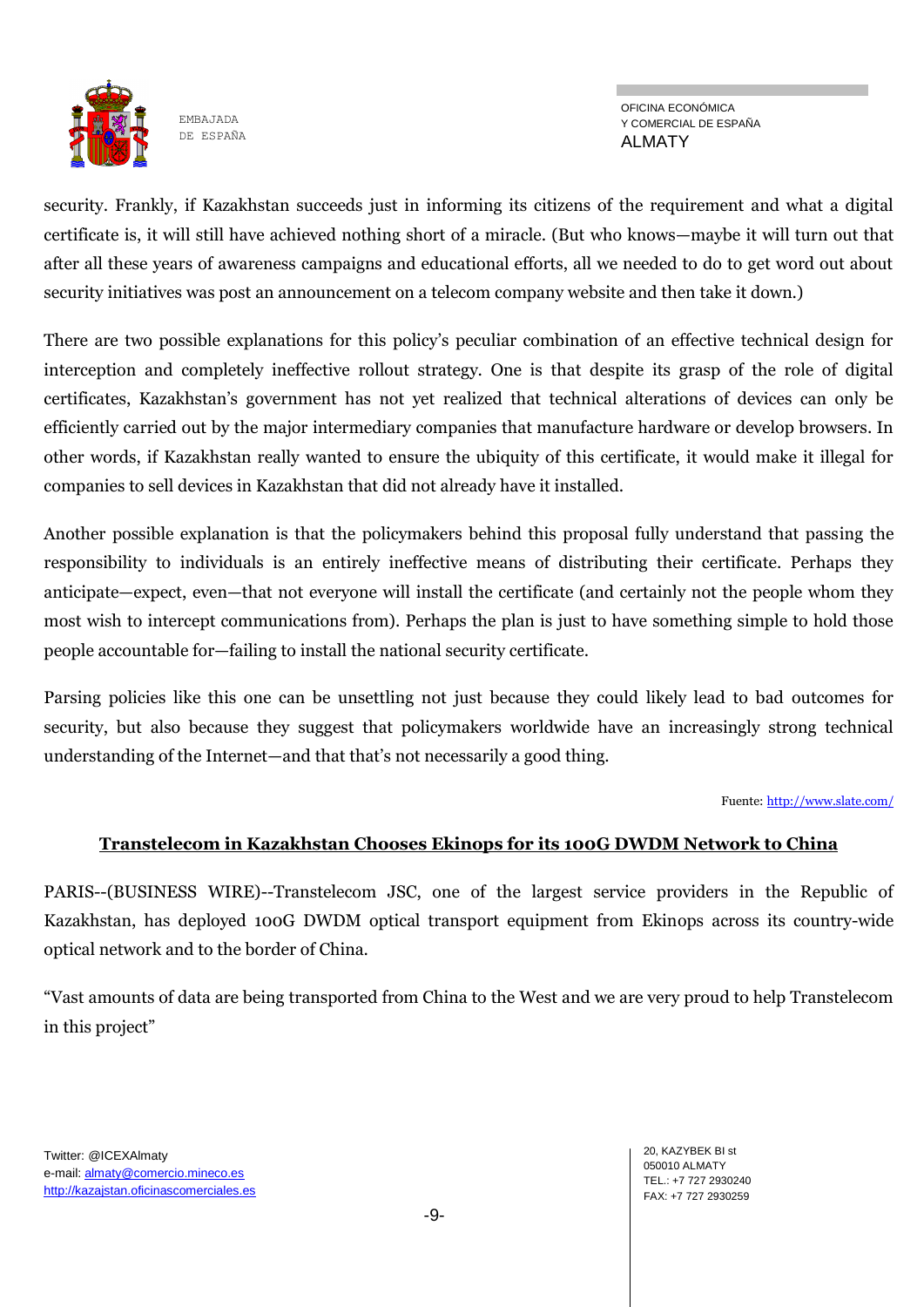

OFICINA ECONÓMICA Y COMERCIAL DE ESPAÑA ALMATY

Ekinops, a leading supplier of next-generation optical network equipment, announced today its selection by Transtelecom for a new 100G network that crosses Kazakhstan. This forms part of a larger network between China and Western Europe.

Transtelecom owns more than 13,000 kilometers of fiber-optic cables throughout Kazakhstan, primarily along the railway lines. Transtelecom wanted to increase its backbone capacity in Kazakhstan and their ability to carry high capacity from China across to Russia. A major requirement for serving customers in China is providing low latency, and the Ekinops solution was able to meet this and other requirements.

Because of the distance and scope of the network, it was important for Transtelecom to minimize the number of regeneration points and keep infrastructure costs low. Transtelecom considered multiple other vendors for this network but chose Ekinops for its technical capabilities, its competitive price, and product reliability.

"Ekinops promised quick deployment – and delivered. This is not trivial as the environment was quite challenging across long distances and extreme weather conditions," said Saken Baituganov, Executive Commerce Director of Transtelecom. "The network is now live and carrying customer traffic and our customers are very happy."

Kazakhstan is located at a very strategic junction and this terrestrial network provides an alternative route to the submarine cables linking China to Western Europe.

"Vast amounts of data are being transported from China to the West and we are very proud to help Transtelecom in this project," said Francois Xavier Ollivier, Ekinops' Chief Operating Officer. "The expected growth in capacity in that region is very large and our scalable platform is fully designed to support this growth."

#### About Ekinops

Ekinops is a leading supplier of next generation optical transport equipment for telecommunications service providers. The Ekinops 360 addresses Metro, Regional, and Long-Haul applications with a single, highlyintegrated platform. Ekinops is a market-leading innovator in 100G transport with a coherent line of products that truly optimizes optical networks and comes in 1RU, 2RU or 7RU chassis. The Ekinops 360 relies on the highly-programmable Ekinops T-Chip® (Transport-on-a-Chip) architecture that enables fast, flexible and costeffective delivery of new services for high-speed, high-capacity transport. Using the Ekinops 360 carrier-grade system, operators can simply increase capacity of their networks – CWDM, DWDM, Ethernet, ESCON, Fibre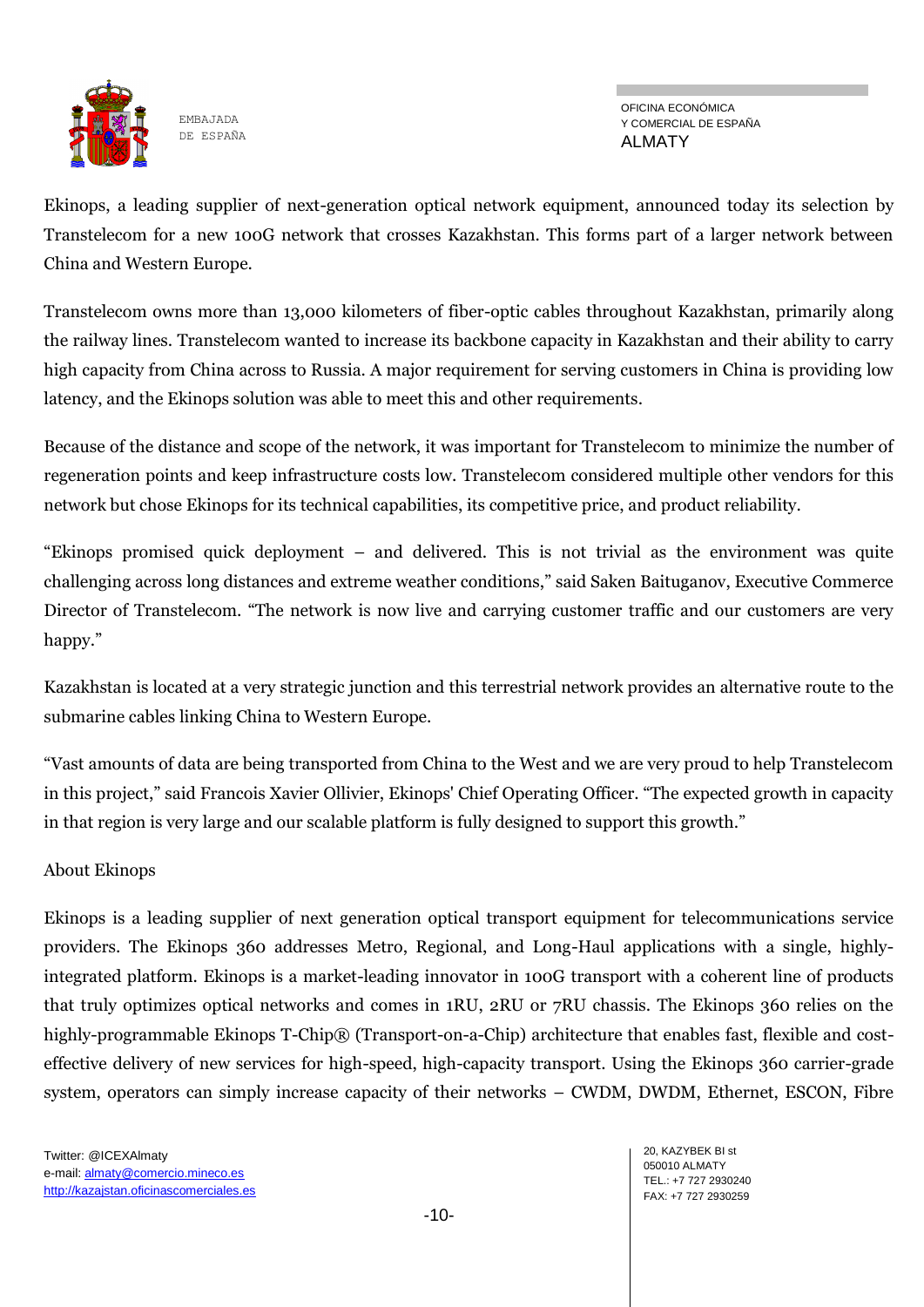

OFICINA ECONÓMICA Y COMERCIAL DE ESPAÑA ALMATY

Channel, SONET/SDH, and uncompressed video (HD-SDI, SD-SDI, ASI). Ekinops is headquartered in Lannion, France, and Ekinops Corp., a wholly-owned subsidiary, is incorporated in the USA. For more information, visit www.ekinops.net.

Mnemonic code: EKI

Number of shares: 5,599,827

Ekinops Dominique Arestan, +33 (0)1 49 97 04 03 Marketing Communications Director Mobile: +33 (0)6 42 10 95 05 [darestan@ekinops.net](mailto:darestan@ekinops.net)

Fuente: <http://www.slate.com/>

#### **Kazakhstan sees rise in housing prices**

The prices for new housing rose by 11.7 percent for 11 months of 2015 in Kazakhstan, according to the committee on statistics of the country's national economy ministry.

This is while the prices for unimproved secondary housing rose by 8.3 percent and decent secondary housing by 7.4 percent for the same period, the ministry reported. The cost of rent for decent housing in Kazakhstan for the period has increased by 3.7 percent.

In November, prices for new housing in Kazakhstan increased by 5.5 percent compared to October - up to 248,480 tenge (307.08 tenge = \$1) per square meter, unimproved secondary housing - by 2.2 percent – up to 109,870 tenge per square meter, decent secondary housing - by 2.4 percent - up to 186,890 tenge per square meter. The cost of rent for decent housing in November in average in Kazakhstan increased by 0.8 percent - up to 1,283 tenge per square meter. Monitoring of prices on the housing market was carried out in Astana, Almaty and regional centers of Kazakhstan.

Fuente: <http://www.azernews.az/>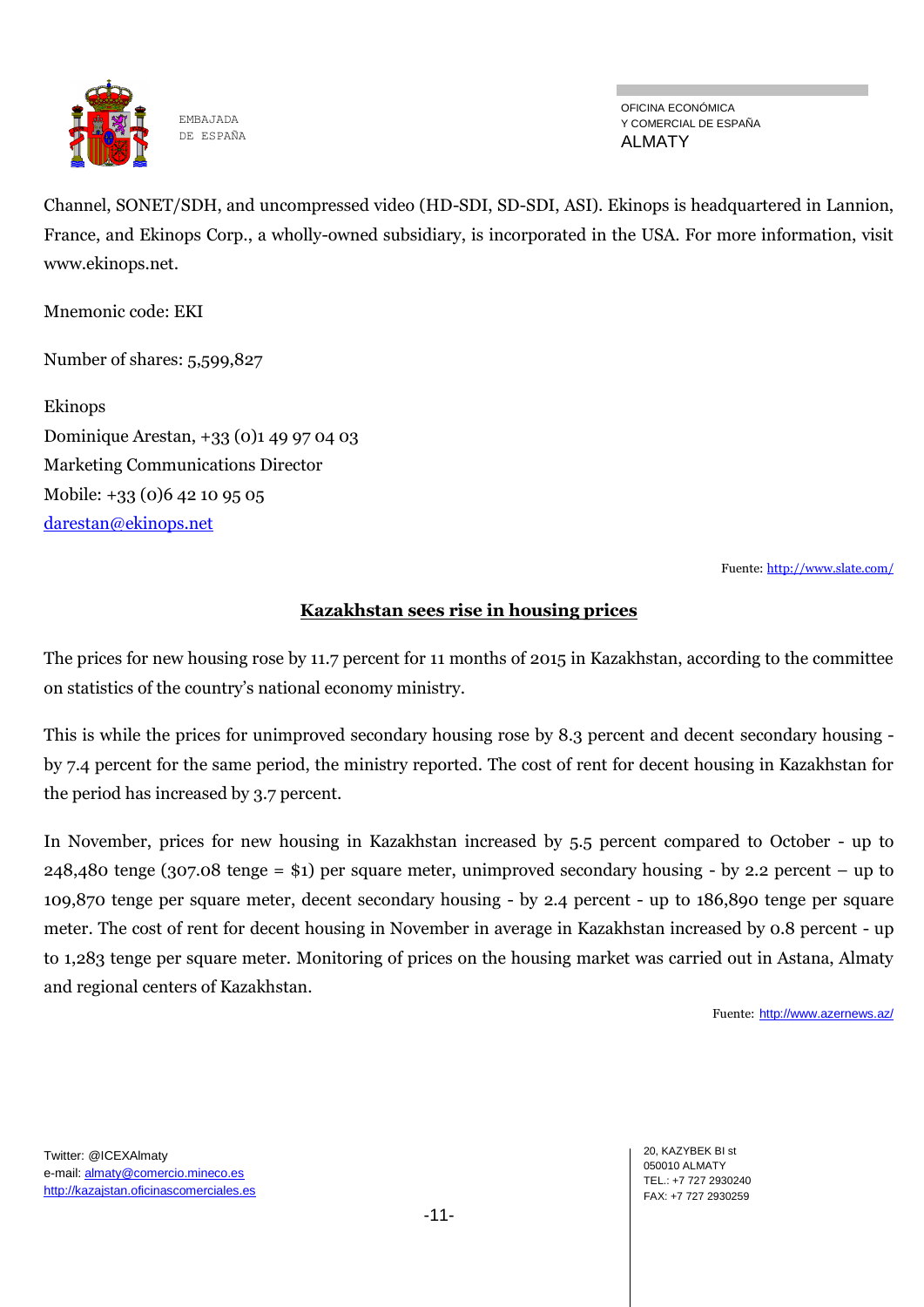

OFICINA ECONÓMICA Y COMERCIAL DE ESPAÑA ALMATY

#### **Pakistan striving to become the economic hub for central Asia**

ISLAMABAD: The China-Pakistan Economic Corridor (CPEC) coupled with accelerated movement in Central Asia for WTO accession and Trade Facilitation Agreement (TFA) ratifications will give a new stimulus to regional trade integration.

Commerce Minister Khurram Dastagir said while addressing the WTO Summit in Kenyan capital Nairobi, according to a message delivered to The News.He highlighted the CPEC and said Pakistan is envisioned to be the economic and trade hub for Central Asia and South Asia. "With accession of Afghanistan and Kazakhstan, the CPEC will get a further boost," he said.

The minister said ratification of Transports Internationaux Routiers (TIR-International Road Transports) conventions, revised Kyoto Protocol, Afghan-Pakistan Transit Trade Agreement and the quadrilateral transit trade agreement among China, Kyrgyzstan, Kazakhstan and Pakistan for facilitating traffic in transit, coupled with TFA and recent accessions of Central Asian countries and CPEC provides a solid systemic and infrastructural basis for regional economic bloc of global proportions.

Khurram Dastagir said that the CPEC will go a long way in materialising the vision of making Pakistan a regional economic hub as well as a critical partner with a view to realising the strategic trade objectives, giving confidence to international corporations and entities with an overarching role to play not only at the regional but also at the global level. It will also accelerate and facilitate the economic benefits envisioned through facilitating regional and international trade. He said the CPEC, needs to be seen in a perspective, is linked with two larger infrastructure projects embracing the whole of Asia and designed to establish new trade and transport links between China, South Asia, Middle East, Central Asia and beyond.

The CPEC is vital link between Silk Road Economic Belt and the 21st-Century Maritime Silk Road – the 'Belt and Road Initiative', he said.The minister said this \$46 billion initiative spread over 15 years has all the vital elements of economic development, like transport, highways, railways, ports, industrial zones, IT, last but not least energy, its considerable part being renewable comprising hydro, solar and wind.

He said the CPEC is going to be a game changer for Pakistan and the region and will be a bridge between three engines of growth, China, South Asia and Central Asia, thus giving a stimulus to a deep regional economic integration and creating a trading bloc of 3 billion people, nearly half of the planet.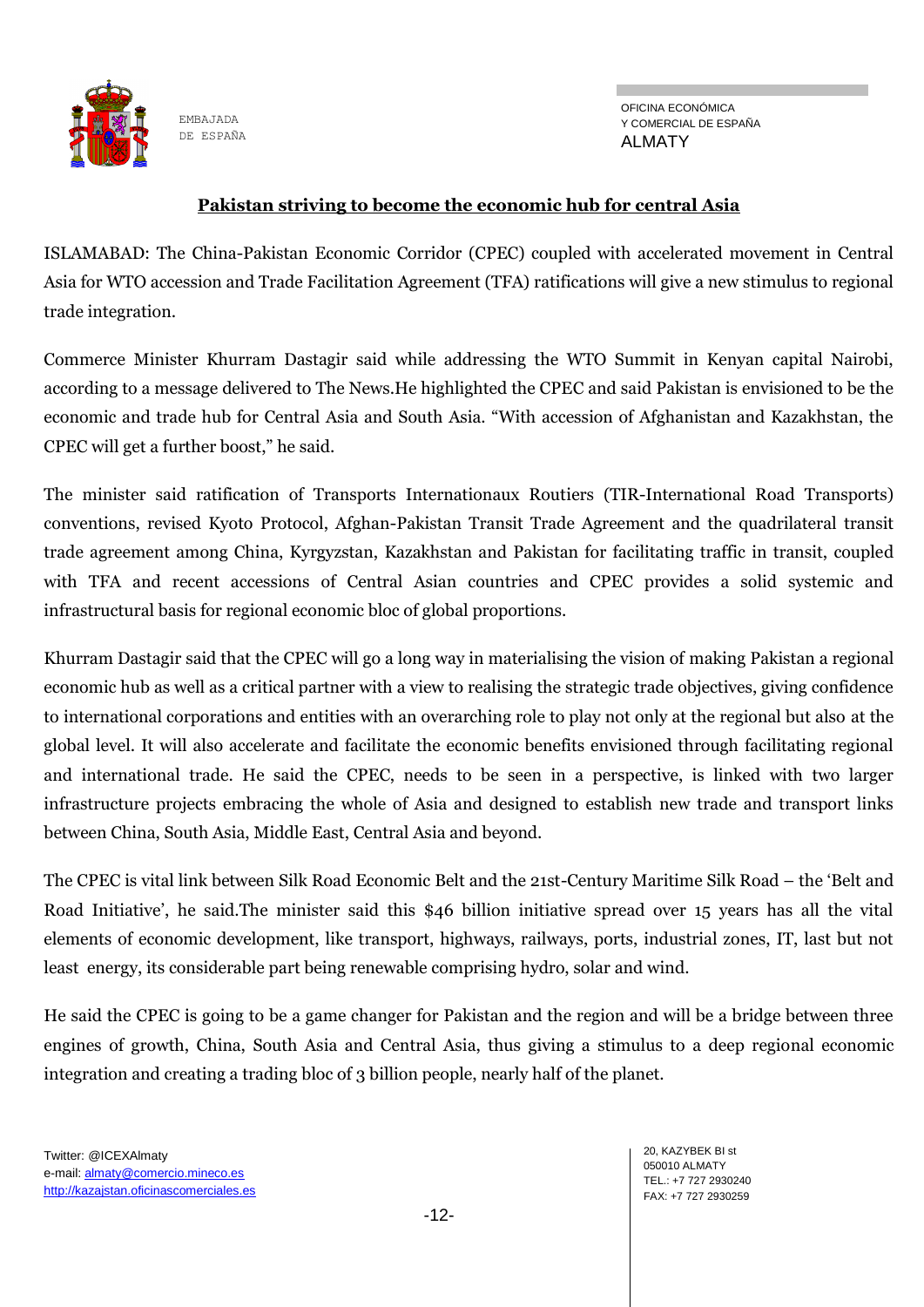

OFICINA ECONÓMICA Y COMERCIAL DE ESPAÑA ALMATY

"Mind you these also include half of world's extreme poor. The deepening of economic integration will lower trade costs, essential for ending poverty. Trade is a critical enabler of growth, opening up opportunities of new and better work for the poor."

Khurram Dastagir said Pakistan is the sixth most populous nation on the globe with 70pc of them being below 30 years. "We have 4,000 to 5,000 MW energy deficit, which is 25pc of our total generation capacity; it is costing us 2pc of GDP growth. This development deficit needed an initiative of 'Big Bang Scale', like CPEC. It is a set of 55 projects – 75pc of funding is for providing 17000 MW of energy, over next ten years."

The minister said that the hallmark of the initiative is the North South Highway and rail link, designed to connect Arabian Gulf coast of Pakistan in South to North Western Chinese Region of Xinjiang and Kashgar, thus reducing the distance of China's North West from Arabian Gulf from 14,000 kilometers to 2,500 kilometers, thus transforming the trade cost for whole region. The CPEC, he said, will result in increase in trade, investment and financial flows, bringing peace and prosperity to the region through enhancement in the competitiveness of the economies and reduction in trade cost. The CPEC epitomises South-South trade at its best, he added.

Fuente: thenews.com.pk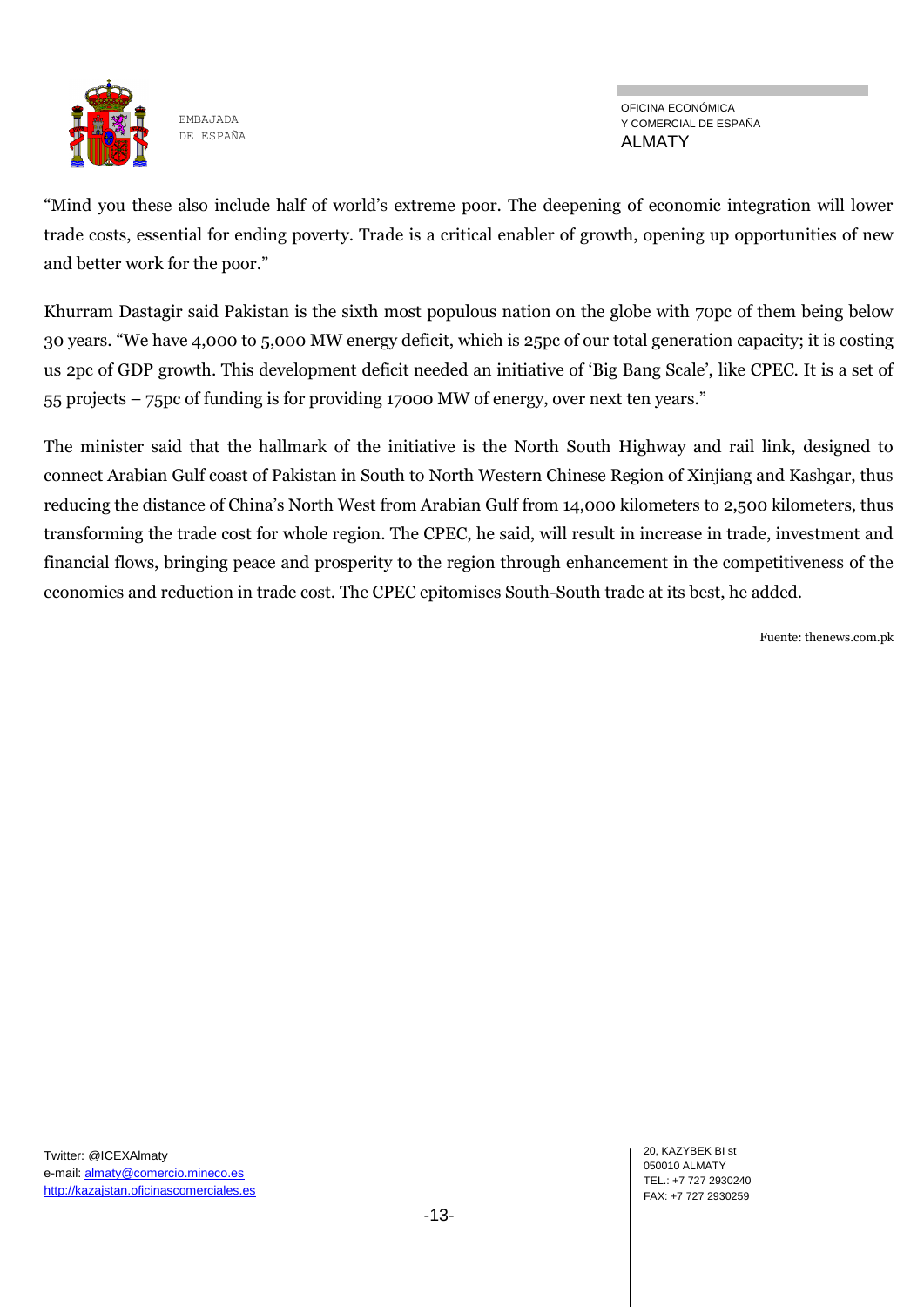

OFICINA ECONÓMICA Y COMERCIAL DE ESPAÑA ALMATY



The Ministry of Transport of Kyrgyzstan will sign a document on start of construction of Kyrgyzstan-China railway next week, President Almazbek Atambayev said in his opening remarks at the first session of Kyrgyzstan-Kuwait Investment Forum on December 13, reports Tazabek.

Fuente: EEAS DELEGATION PRESS REVIEW

## **Tax and Customs Services of Kyrgyzstan lag behind plan on budget revenues**

According to it, total tax revenues amounted to 63,574 billion soms (95.2 percent of the plan). Customs duties and taxes replenished the budget by 29,312.3 billion soms (96.72 percent of the plan). Revenues from the State Tax Service amounted to 34, 621.7 billion soms (94 percent). Since the beginning of the year, the budget received 102.8 billion soms. Compared with the same period of 2014, revenues increased by 7.9 percent or 7, 535.5 billion soms. This trend became possible through substantial increase in the share of non-tax revenues. "Non-tax revenues of the republican budget were formed in the amount of 28, 945.3 billion soms. This is 52.5 percent more than what was originally budgeted. Compared to the previous year, the non-tax revenues increased by 27.02 percent (6, 157.8 billion soms). The increase was mainly caused by the increase in dividends, accrued on state shareholdings, as well as special funds of budgetary institutions. Enterprises and organizations paid back on previously issued loans and credits (including interests) about 3,203 billion soms. Income from government treasury bills amounted to 7, 682 billion soms (82.12 percent of the forecasted)," the Ministry of Finance says.

Fuente:24.kg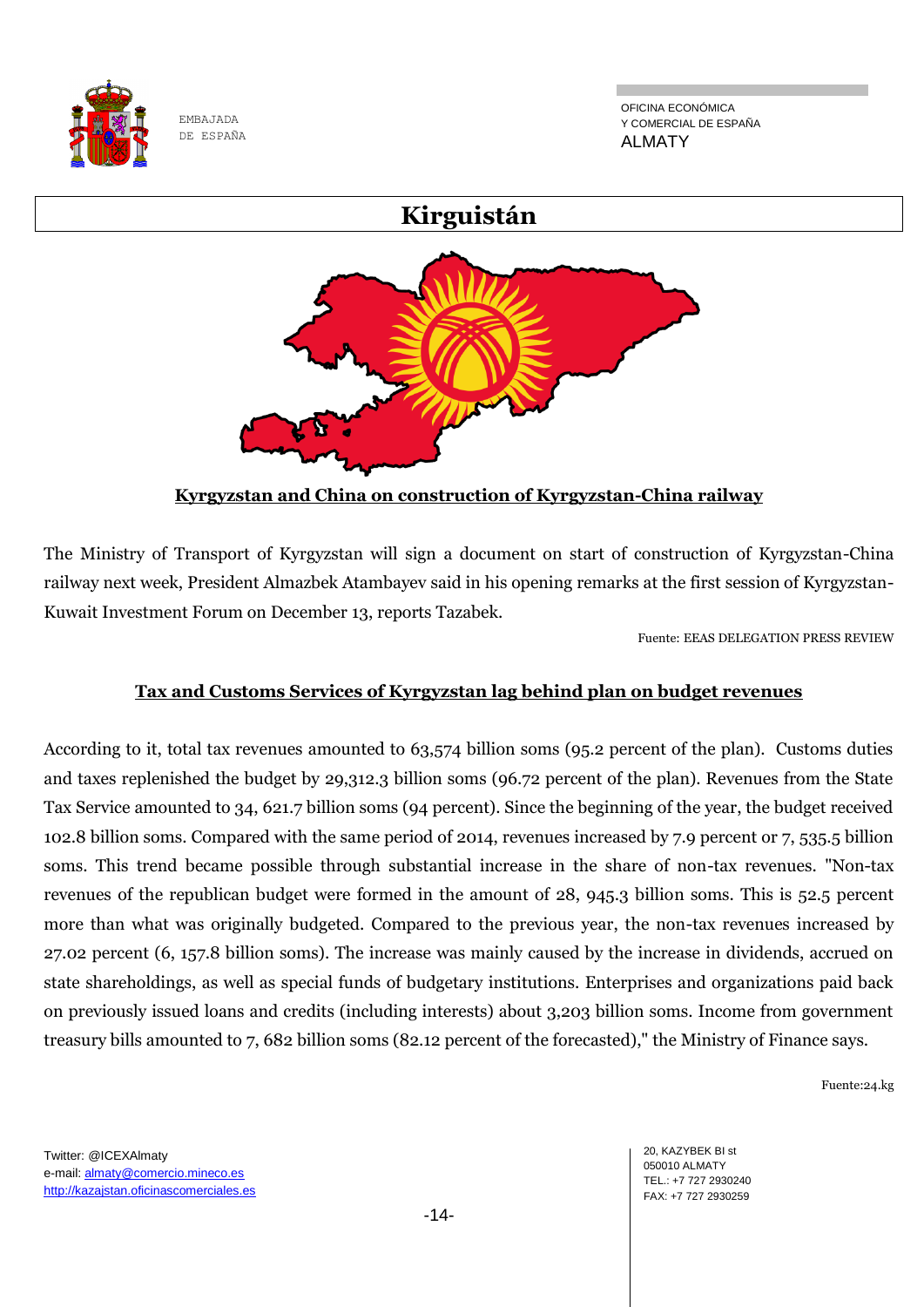

OFICINA ECONÓMICA Y COMERCIAL DE ESPAÑA ALMATY

#### **Kyrgyzstan almost only primary mercury exporter in world**

After the closure of Almaden mine in Spain, Kyrgyzstan is almost the only exporter of primary mercury in the world, the website of the State Agency for Environmental Protection and Forestry under the Government of the Kyrgyz Republic reported. According to it, the largest reserves of primary mercury in Kyrgyzstan are Haydarken field - more than 40,000 tons. On the whole, the country has two large fields with reserves of more than 40,000 tons. It is reported that the world's reserves of mercury are estimated at 715,000 tons, quantitatively estimated reserves - 324,000 tons. Kyrgyzstan accounts for 13 percent of the estimated reserves.

Fuente: eng.24.kg

#### **Launch of gold processing plant at Ishtamberdy deposit postponed until 2016**

Launch of gold processing plant at Ishtamberdy deposit has been postponed until March 2016. The chairman of the Central Committee of the mining industry's trade union Eldar Tadzhibaev informed. According to him, the ore, produced at the field, is enough for 6 months of the plant's work. Moreover, its production continues. Now Full Gold Mining Company is considering an increase of wages and improvement of working conditions after the launch of the gold processing plant. Earlier it was reported about the launch of the gold processing plant at Ishtamberdy deposit till the end of 2015.

Fuente: eng.24.kg

### **Finance Ministry considers possibility of increasing maximum threshold of external debt in relation to GDP**

The Ministry of Finance is considering the possibility of increasing the maximum threshold of external debt in relation to GDP, the Deputy Minister of Finance of Kyrgyzstan Almaz Azimov said today at a meeting of the committee on economic and fiscal policy.

According to him, in the past two years, the level of external debt of the Kyrgyz Republic in soms sharply rose because of the increase in dollar exchange rate. There are predictions that soon it can exceed the 60 percent of GDP threshold. "The government instructed us to examine the issue and present options for solving it. The variant of increasing the ratio of external and internal debt in relation to GDP is also being considered. But it is one of the variants, not final one. Now we are working on other options for the external debt," Almaz Azimov said. The payments on the state debt of Kyrgyzstan increased by 345.2 million soms because of the growth of dollar exchange rate. Kyrgyzstan's state debt has reached \$3,630 billion, or 53.7 percent of GDP. Kyrgyzstan's loan portfolio amounts to 163 loans - both bilateral and multilateral. Major creditors of the Kyrgyz Republic are the Asian Development Bank, World Bank, Islamic Development Bank, the International Monetary Fund, as well as Japan, China, Germany, Russia and Turkey. The peak of payments on the external debt of Kyrgyzstan will be in 2018-2020.

Fuente: eng.24.kg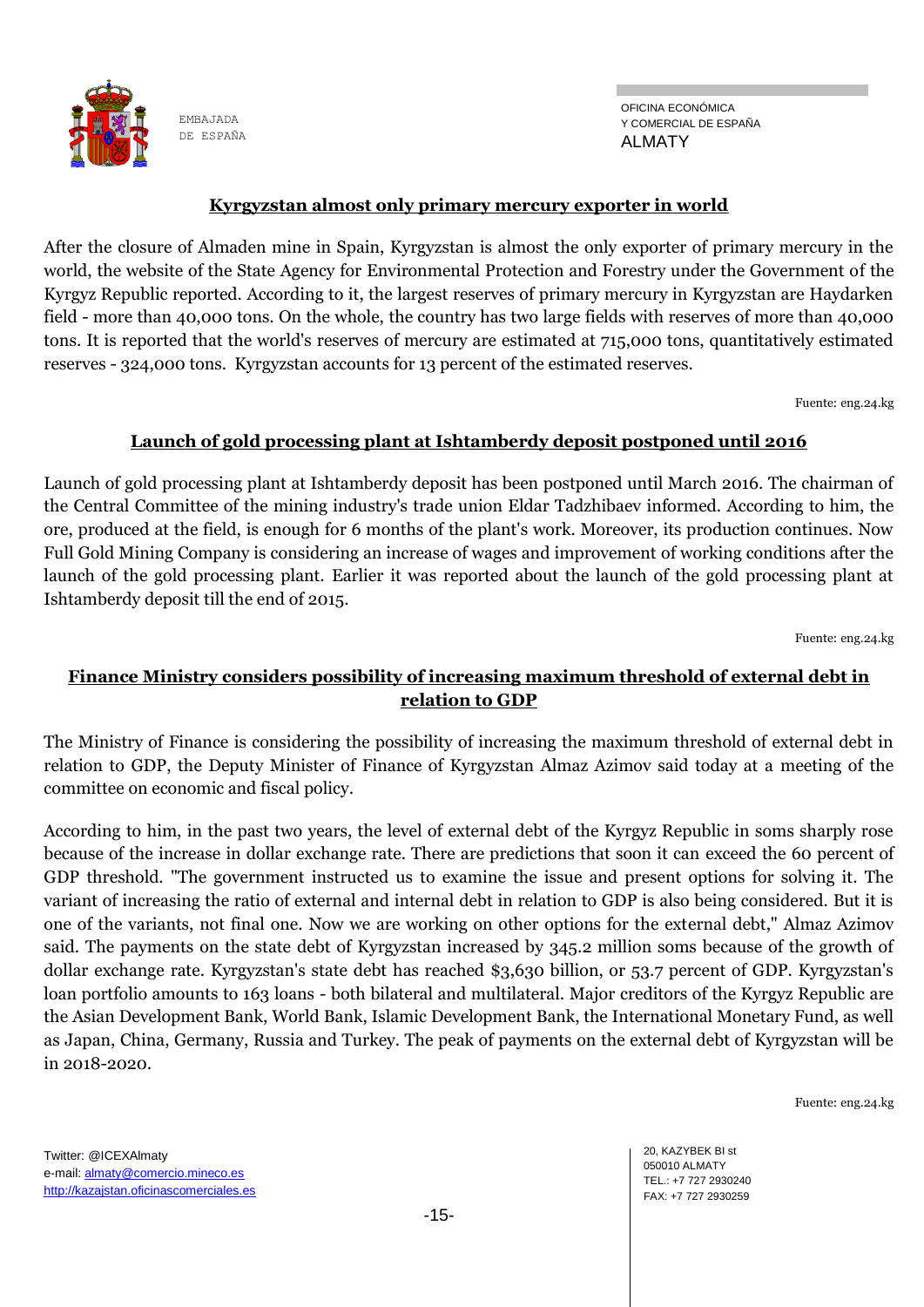

OFICINA ECONÓMICA Y COMERCIAL DE ESPAÑA ALMATY

# **Tayikistán**



## **ADB Updated Program in Tajikistan Targets Investment Climate, Infrastructure, Jobs**

The FINANCIAL -- The Asian Development Bank's (ADB) updated 2016 to 2018 country program for Tajikistan aims to support inclusive economic growth through structural reforms to strengthen the investment climate, road and energy development, skills upgrades, and improved food security.

The 3-year Country Operations Business Plan (COBP) has an indicative investment level of over \$240 million, which is earmarked for projects ADB wishes to support.

"The COBP is aligned with the proposed new 2016-2020 country partnership strategy for Tajikistan which is currently being finalized," said C.C. Yu, ADB's Country Director for Tajikistan. "ADB's goals are to improve the investment climate, help diversify the economy, and create more higher-paying jobs in the country."

The indicative investment pipeline includes projects to rehabilitate the Dushanbe-Kurgan-Tyube road, to improve food security, and to support water resource management. The COBP also includes projects to help develop the energy sector and to reform the investment climate, according to ADB.

ADB assistance for 2016 is expected to be \$70 million, followed by projected investments of \$85 million and \$86 million in 2017 and 2018, respectively. However, final amounts will depend on the country's performance and availability of ADB funds. The decision on the share of loans and grants in the total assistance package will be based on Tajikistan's debt distress classification jointly prepared by the IMF and World Bank, and in accordance with ADB's grant framework.

Tajikistan joined ADB in 1998. To date, ADB has approved total assistance of around \$1.4 billion in concessional loans, grants, and technical assistance to the country. The ADB-Tajikistan partnership has promoted social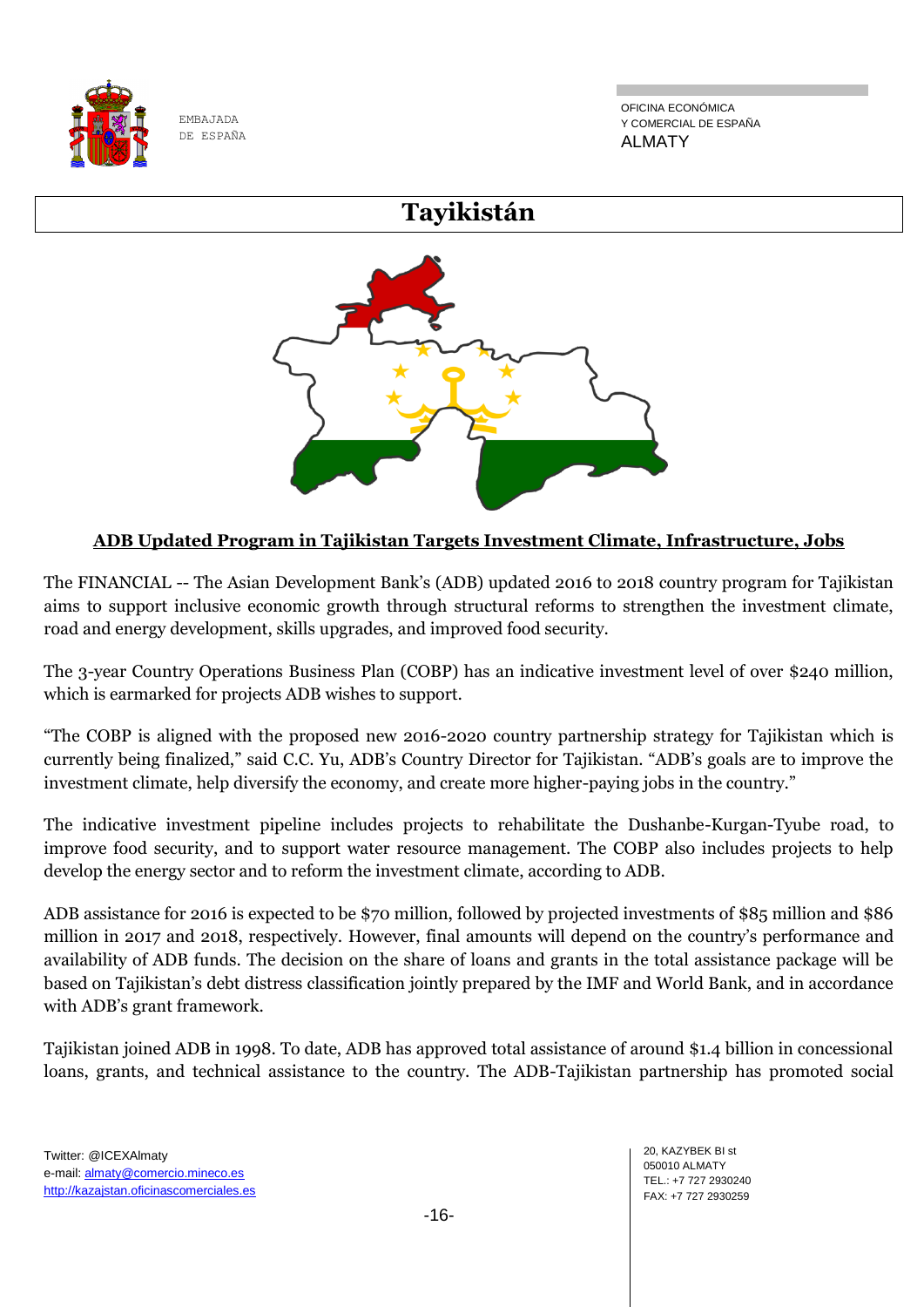

OFICINA ECONÓMICA Y COMERCIAL DE ESPAÑA ALMATY

development, upgraded and built new infrastructure, expanded agricultural production, developed the microfinance market, and encouraged regional cooperation and trade under the CAREC Program.

ADB, based in Manila, dedicates itself to reducing poverty in Asia and the Pacific through inclusive economic growth, environmentally sustainable growth, and regional integration. Established in 1966, it is owned by 67 members – 48 from the Asia-Pacific region. In 2014, ADB assistance totaled \$22.9 billion, including cofinancing of \$9.2 billion.

Fuente: finchannel.com

## **China pledges more mutually beneficial cooperation with Tajikistan**

Chinese Premier Li Keqiang (R) meets with Tajik Prime Minister Qohir Rasulzoda, who is here to attend the 14th Shanghai Cooperation Organization (SCO) prime ministers' meeting, in Zhengzhou, central China's Henan Province, Dec. 15, 2015. (Xinhua/Pang Xinglei)

ZHENGZHOU, Dec. 15 (Xinhua) -- Chinese Premier Li Keqiang met with Tajik Prime Minister Qohir Rasulzoda in Zhengzhou, capital of central China's Henan Province on Tuesday, vowing more industrial capacity and agricultural cooperation.

Calling Tajikistan a strategic partner of China with good-neighborly friendship, Li said the high-level strategic mutual trust lays a solid political foundation for mutually beneficial cooperation in various areas.

China is willing to pursue common development with Tajikistan in the spirit of win-win cooperation so as to benefit both peoples, Li said.

The premier said the cooperation of industrial capacity between two countries has both basis and potential.

China hopes to better implement cooperation with Tajikistan on major projects on energy, construction materials and engineering machinery in order to help the industrial upgrading of Tajikistan, Li said.

China is also willing to support Tajikistan in upgrading infrastructure, enhance connectivity in transportation and telecommunications, discuss ways of financing and build well the second part of China-Tajikistan highway, he said.

He called on both countries to give full play to complementary advantages to conduct agricultural cooperation and encourage cooperation between Henan, a major agricultural province, and Tajikistan.

Rasulzoda, who was here to attend the 14th prime ministers' meeting of the Shanghai Cooperation Organization (SCO) members, congratulated Li on the successful hosting of the meeting.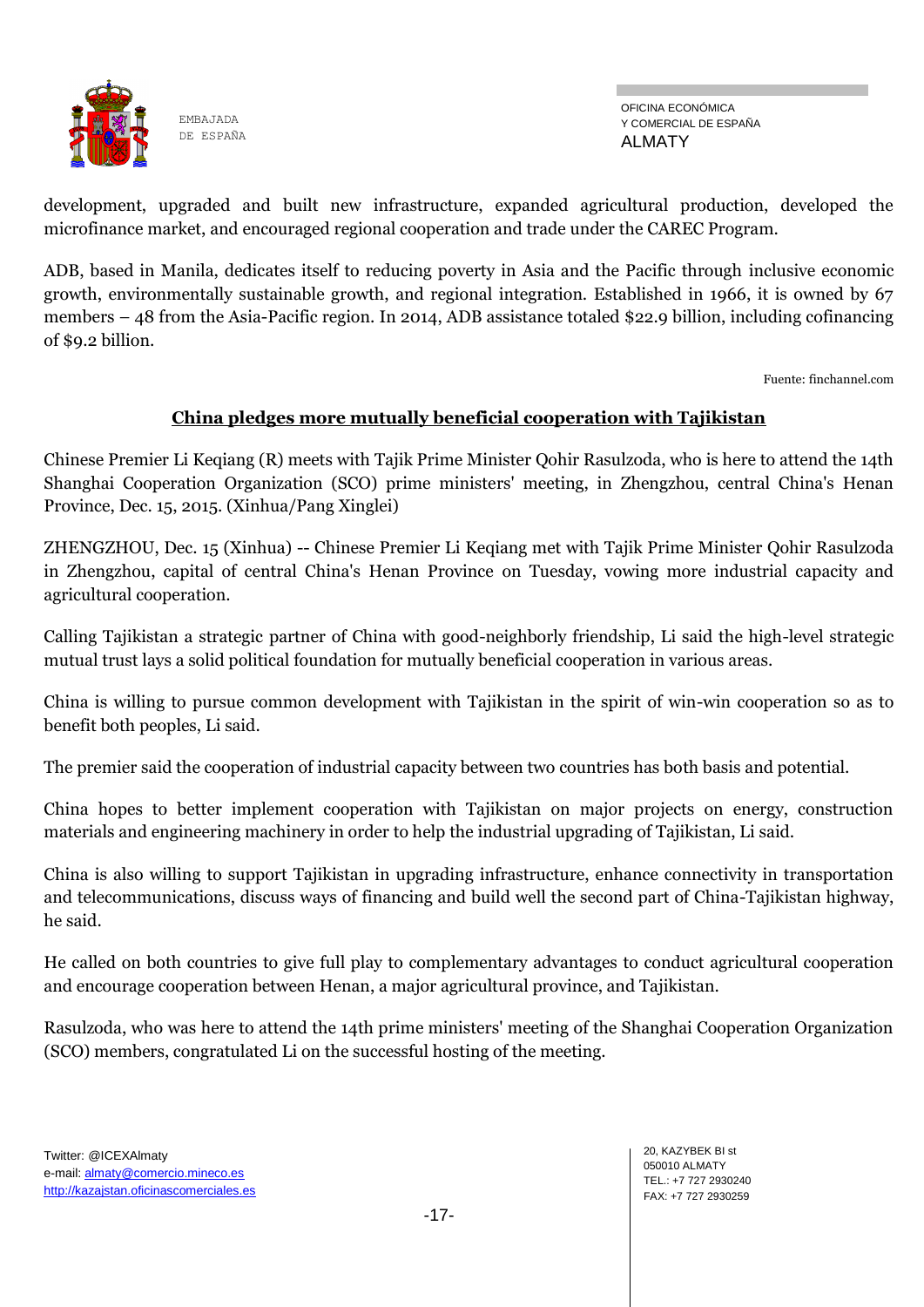

OFICINA ECONÓMICA Y COMERCIAL DE ESPAÑA ALMATY

He expressed deep appreciation to China for the assistance China has provided to his country to help address the natural disasters it suffered in the latter half of this year.

"China is the first country to accept our pledge and offer assistance, which once again shows the high level of our relations," Rasulzoda told Li.

China announced in August a 10-million-yuan (1.63 million U.S. dollars) material assistance package to Tajikistan, which was hit by floods and mudslides in summer.

Tajikistan is ready to synergize its development strategy with China, and enhance cooperation on economic and trade, agriculture, infrastructure construction, said Rasulzoda, adding that his country welcomes Chinese enterprises to further participate in its economic development.

Fuente: http://news.xinhuanet.com/

## **Tajikistan's Terrible, Horrible, No Good, Very Bad Year**

It seems that in the past year, all the news coming out about Tajikistan has been bad. In a region already known for heavy-handed leaders, beleaguered or nonexistent opposition, and constrained freedoms, Tajikistan is in crisis, human rights advocates say. Tajikistan's political plurality, a product of the peace deal that ended its devastating five-year civil war, was a hopeful spot in a dark region. That hope has all but vanished.

In March 2015, the Islamic Renaissance Party (IRPT) went from holding two seats in Parliament to gaining none in the elections. In the same month, the leader of Group 24, Umarali Kuvatov, was assassinated in Istanbul. Through the summer, the state continued cracking down on expressions of Islam and tightening the noose on the IRPT, forcing the closure of its offices and intimidating its members. In September, violence erupted when Abduhalim Nazarzoda, the deputy defense minister, seemingly mutinied and fled the capital with a cadre of supporters. The Tajik government linked Nazarzoda, who had been a commander with the United Tajik Opposition (UTO) during the Civil War, with the IRPT and now says the party financed Nazarzoda's short-lived revolt (something the party denies and regional experts are skeptical of). The IRPT was then closed and shortly after declared an extremist group.

"If you work in democracy and governance, or if you follow Central Asia… you're probably already inured to the words 'crackdown' or 'crisis,'" Nate Schenkkan, project director for Freedom House's Nations in Transit said at a recent roundtable in Washington DC. But, he went on, what's happening in Tajikistan ought to be viewed as a genuine crisis.

The gathering — hosted by Freedom House – brought together several key voices on Tajikistan, including Steve Swerdlow, a Central Asia researcher with Human Rights Watch, Catherine Cosman, a senior policy analyst with the U.S. Commission on International Religious Freedom, and two prominent exiled Tajik opposition leaders,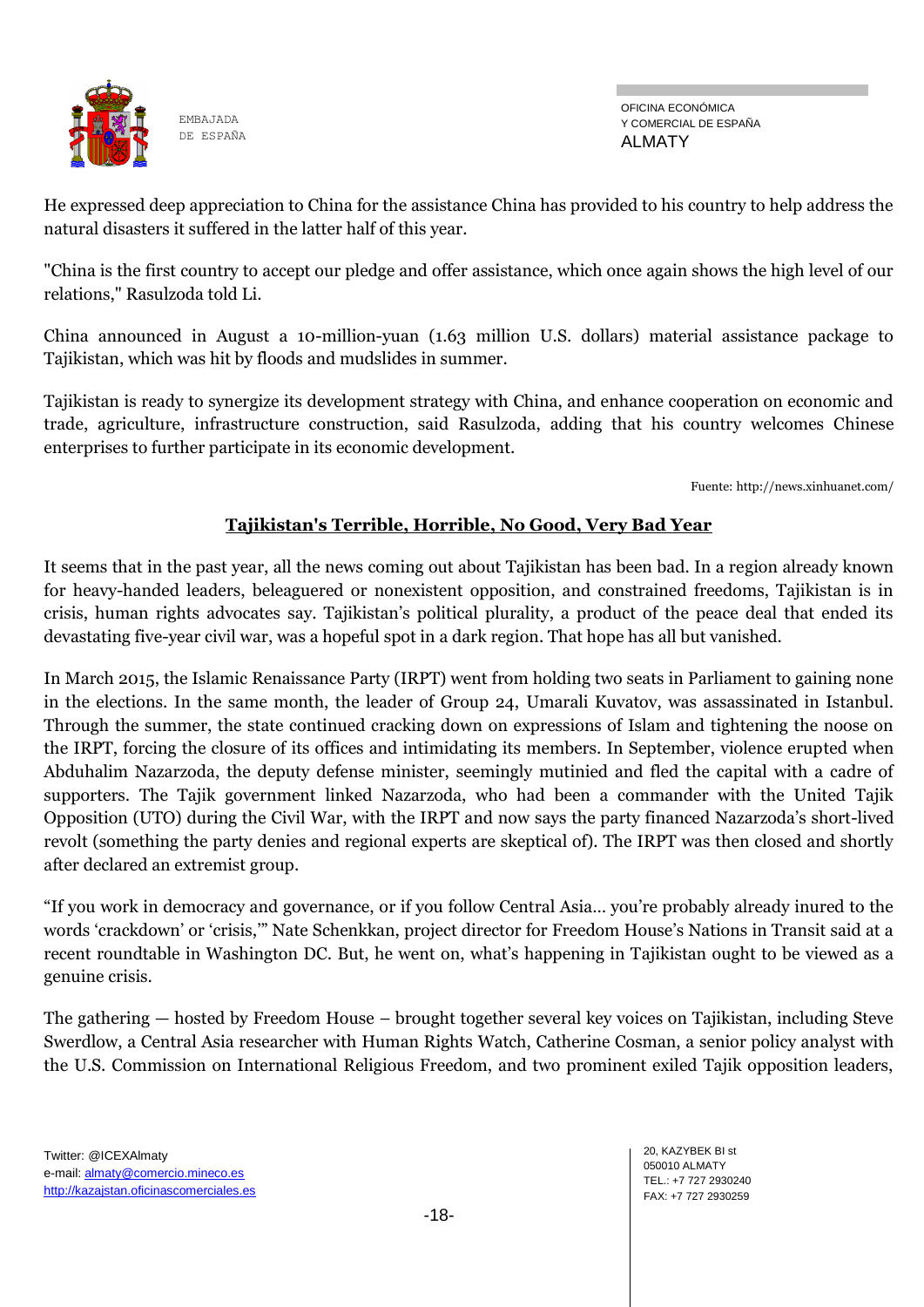

OFICINA ECONÓMICA Y COMERCIAL DE ESPAÑA ALMATY

Muhiddin Kabiri, chairman of the Islamic Renaissance Party of Tajikistan (IRPT) and Sobir Valiev, deputy head of Group 24 and also deputy head of the Congress of Constructive Forces of Tajikistan.

Swerdlow noted that while the human rights situation across the region is bad, "Tajikistan always occupied a place in the slightly more hopeful category."

"If Kyrgyzstan was the brightest and Kazakhstan was maybe the most stable, with the best economic prospects if still dictatorial," he said, "then Tajikistan had a vibrant civil society" and the region's only legally-registered Islamist opposition political party. Swerdlow called the present crackdown unprecedented — including arbitrary arrests leading to long prison sentences, reports of torture, government pressure on journalists and the arrest of lawyers defending human rights advocates and opposition members.

Cosman outlined Tajikistan's uneasy history with religion, describing a state bent on control. She noted that highly restrictive laws adopted in 2009 marked a downturn. The 2009 religion law, Cosman said, "set harsh registration registration requirements for religious groups," and "also criminalizes unregistered religious activity as well as private religious education." Tajikistan's government tightly controls the size and number of mosques, appoints imams, and even writes the sermons delivered. A 2011 law banned minors from attending public religious activities aside from funerals. "The State Department," Cosman said, "has noted that Tajikistan is the only country in the world that has adopted such a ban."

The crackdown experienced by both the IRPT and Group 24 underscores that the crisis is not just one rooted in religion but also politics. Group 24 was founded in 2012 by Umarali Kuvatov, an opposition politician living in exile in Moscow. The group, deeply critical of the regime of President Emomali Rahmon, was banned and labeled an extremist group in 2014, despite never being linked to any violence or calls for violence. But as Cosman noted, "Tajikistan's extremism law publishes extremist, terrorist, or revolutionary activities without requiring acts that involve violence or incitement to imminent violence."

Sobir Valiev, Group 24's deputy chairman, joined the conversation via Skype. He made an impassioned statement chronicling the banning of his group by the Tajik government and persistent pressure and harassment experienced by members and their families.

If Group 24 can be thought of as the younger face of the Tajik opposition, the IRPT can be seen as the elders. The heirs to the peace settled between the Tajik state and the UTO in 1997, the IRPT consistently were allowed two seats in Parliament (Tajikistan has never had an election judged free and fair) and were accorded by the peace deal a portion of government positions. Over the years that proportion shrunk and the rapid decline kicked off in the March elections has culminated in the arrest of most of the IRPT's leadership. The arrest of the leadership was followed by the detention of their lawyers on fraud charges most external observers say are trumped up. Now, it seems, the extended families of IRPT members have become targets.

Muhiddin Kabiri, the chairman of the IRPT, was abroad when the crackdown against his party intensified this year. He remains in exile and spoke to the roundtable via Skype from an undisclosed location. Kabiri said that